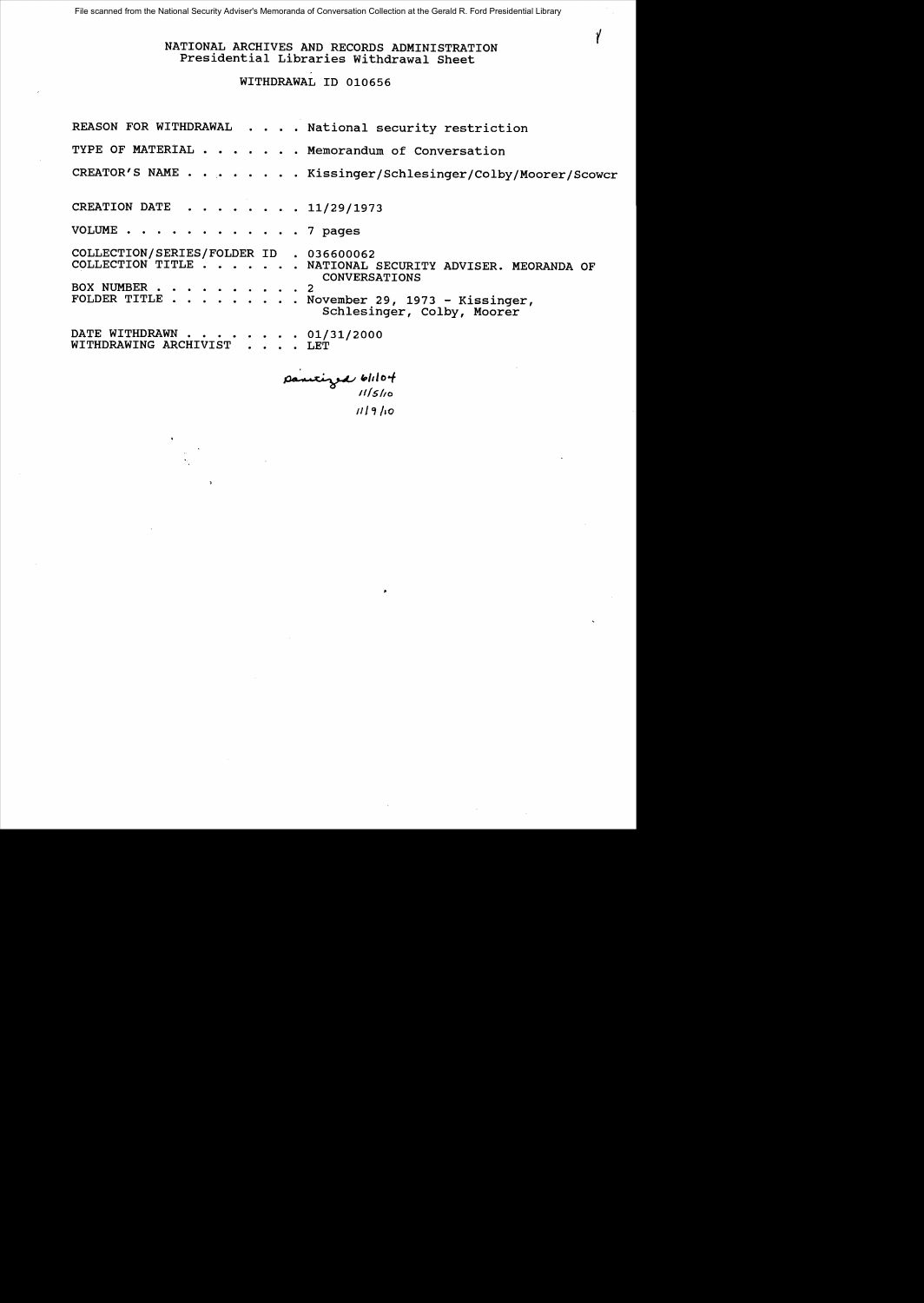# DECLASSIFIED UNDER AUTHORITY OF THE INTERAGENCY SECURITY CLASSIFICATION APPEALS PANEL. E.O. 13526, SECTION 5.3(b)(3)  $\mu R/\delta \cdot 0.41 \neq 5$ <br>ISCAP No. 2009-07 ... document 3 ISCAP  $\overline{N_0}$ . 2009–018

MEMORANDUM

## THE' WH[TE HOUSE

SECRET /XGDS WASHINGTON

#### MEMORANDUM OF CONVERSATION

PARTICIPANTS: Dr. Henry A. Kissinger, Secretary of State and Assistant to the President for National Security Affairs

> Dr. James R. Schlesinger, Secretary of Defense William E. Colby,' Director, Central

Inte lligence Agency Admiral Thomas H. Moorer, Chairman,

Joint Chiefs of Staff

Maj. General Brent Scowcroft, Deputy Assistant to the President for National Security Affairs

**In the contract of the contract of the contract of the contract of the contract of the contract of the contract** 

DATE. & TIME: Thursday - November 29, 1973 1:20 - 2:38 p.m:. [Luncheon Meeting]

PLACE: The Map Room The White House

Schlesinger: We have no fuel for the B-52s in Southeast Asia.

Kissinger: Is Singapore denying us the fuel?'

Moorer: The companies are.

Schlesinger: Shell says to ship it through the SEATO terminal.

Colby:

<del>GRET/XGDS</del>

Kissinger: We had a message from the Saudis that a Presidential ietter . ····;-;;'·· 1,(,/ Schlesinger: We should establish their bona fides. "-""", 0 would help them get off the embargo.

I I

! I .1

EXEMPT FROM GENERAL DECIDE 11652

11 CATEGORY 1918<br>18 R<del>UYOMATICALLY DECLASSIFIED ON</del> Imp to Det.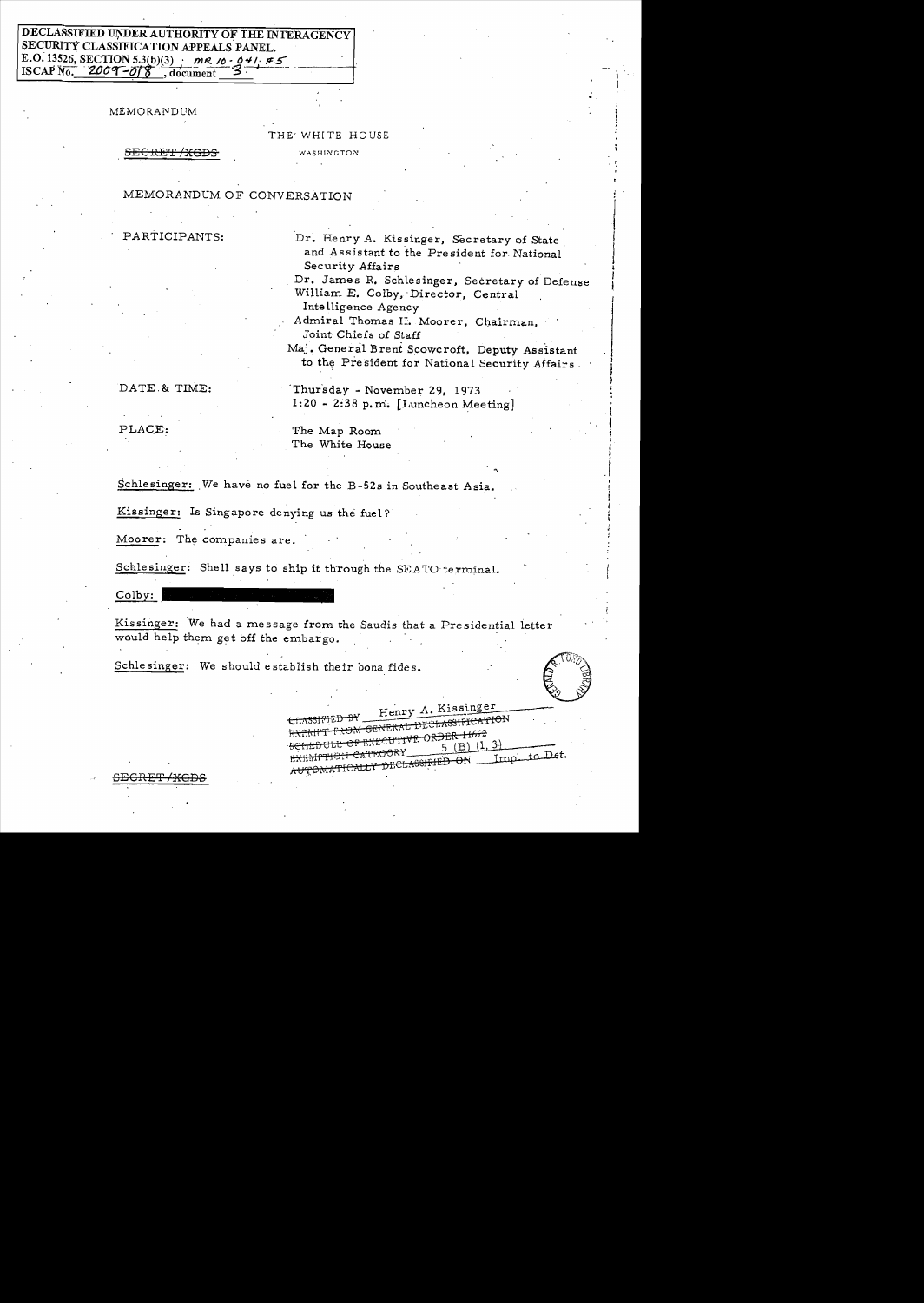<del>SECRET /XGDS</del>

Kissinger: No. There are two letters. One was through the State channel direct to me. The two reinforce each other.

The leaking is· terrible.

Colby: I propose we have a memo on this.

[There was a'discussion on the NSC meeting of 24 October. ]

Kissinger: The Saudis are blinking. It would kill the Europeans if they lifted the embargo on us before then.

Schlesinger: They think we knocked off Idris.

Kissinger: They have never played in this league before. They are scared.

Schlesinger: We need to'build a presence in the Middle East.

Kissinger: It is essential.

SEGRET/XGDS

Is the Oriskany an attack carrier?

Schlesinger: Yes. Did you see the Moynihan cable?

Kissinger: I will be glad to rename the ocean if it will solve this problem. He is not out there to express his views on our naval deployment in an ocean named after... It was named after the American Indians  $-$ - that is why we're sending the Oriskany.

Schlesinger: There are other base possibilities -- Durban, Lorenco Marques. This might be a good time to do it as a reaction to the Middle East. Now it can be interpreted as shoring up our Middle East policy.

Colby: Do we' get anything out of the Africans?

Kissinger: Can't we overthrow one of the sheikhs just to show that we can do it?

Colby: We need a base in more than one place so that we aren't completely dependent.

> ",·1  $\mathfrak{A}^{\parallel}$  . ,~i  $\mathbb{R}$  .  $-4.00$ i I I I' I 1 ! I i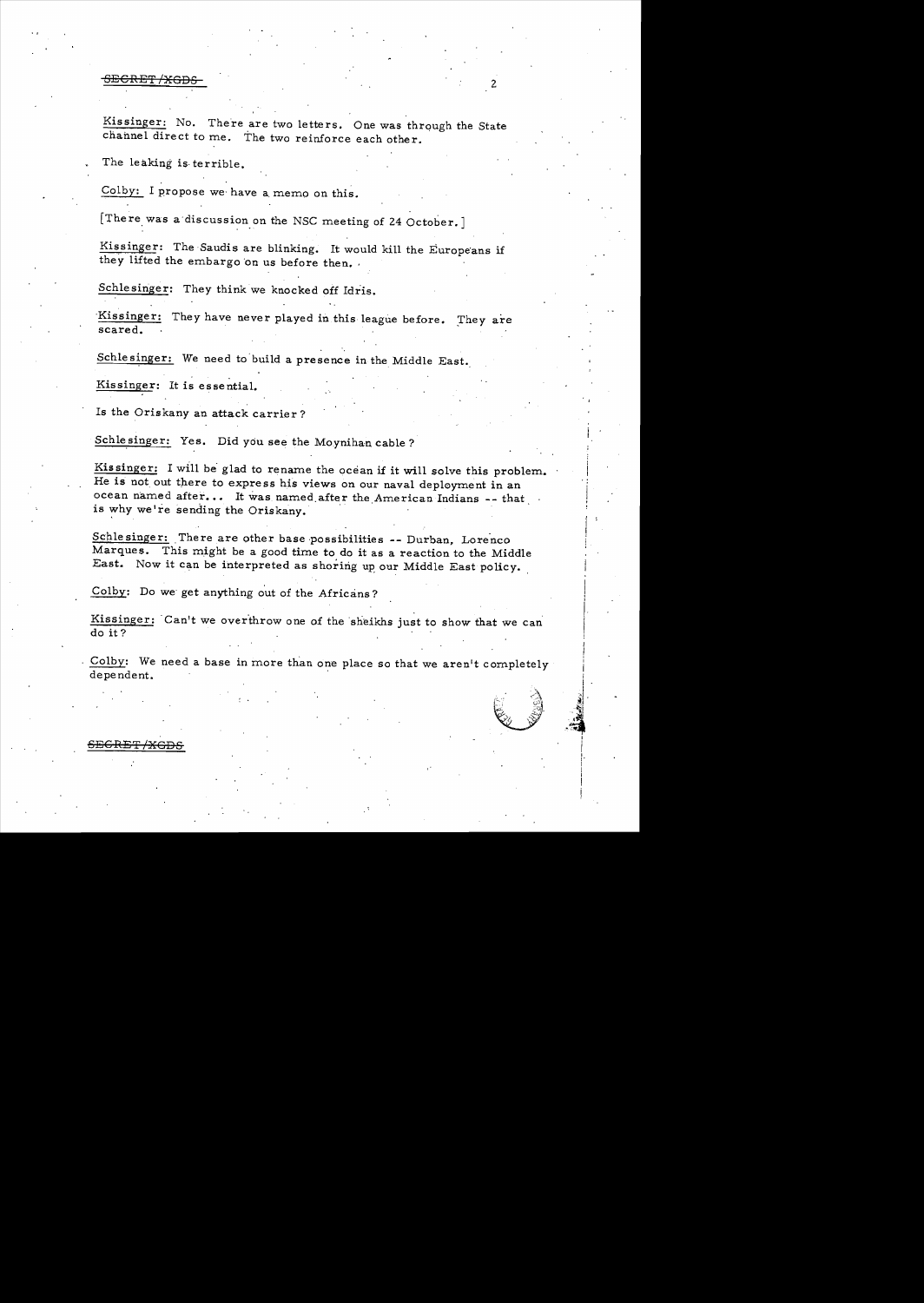#### SECRET/XGDS

# Schlesinger: How about Ethiopia?

Kissinger: Great. I objected to... Will they let us?

The Paks want us to build a naval base. They would give us the facilities. Schlesinger: We should start in Bahrein.

Kissinger: Colby: I will look into it. It would be a good signal to Faisal.

We gave Hassan an escort. We asked "Why not use your own boat?" They said it was busy -- the implication that it was being used against. Libya.

Schlesinger: If we want to go to Lorenco Marques, now is the time.

Colby: That influences everyone else.

Schlesinger: It will help the Portuguese.

Kissinger: I am sympathetic to arms for Portugal.

Scowcroft: The Hawks are defensive only.

Schlesinger: They want the Redeye also. That is a problem.

Providing weapons to Africa is against a Presidential policy since' 1961.

Kissinger: I lean toward giving them the Hawks.

What does it take?

Schlesinger: The question is, do we do it directly or through Israel?

Kissinger: My inclination is to let Israel do it to get the Jews like Ribicoff off our back.

We have trouble getting a supplemental through the House.



#### SECRET / XGDS

i· I

;  $j$   $\cdot$ I I I , i  $\begin{bmatrix} . & . & . \ . & . & . \ . & . & . \ . & . & . \ . & . & . \ . & . & . \ \end{bmatrix}$ 

I , I  $\vert \hspace{.06cm} \vert$  . . I I' I  $\cdot$  $\mathbf{I}$ " I  $\cdot$   $\cdot$ 

 $\vert$  $\vert$  .  $\cdot \mathrm{I}$ . I '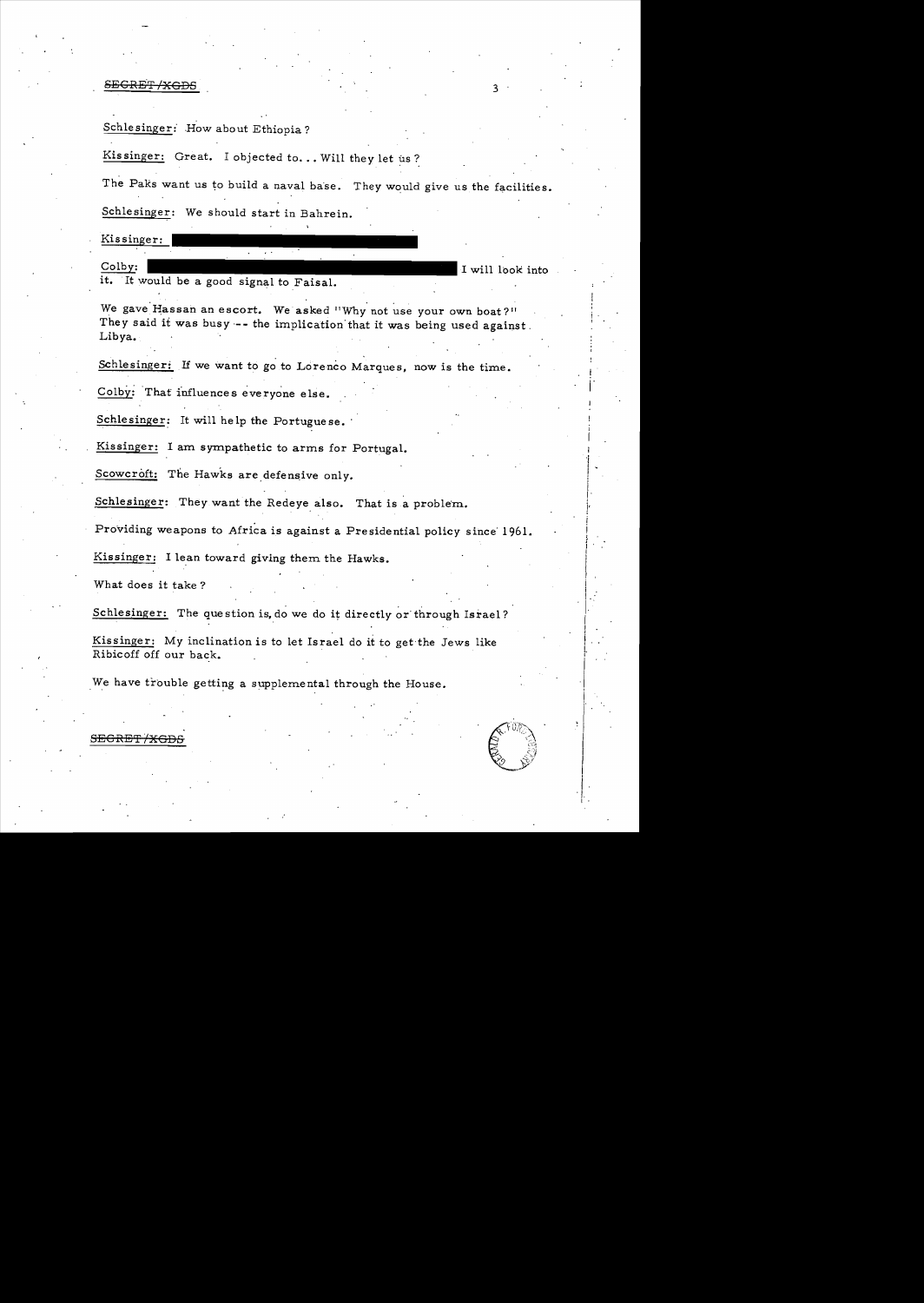#### SE<del>CRET/XGDS</del>

Schlesinger: We could get by with \$1.7 billion. It is as easily justifiable as \$2.2 billion.

Kissinger: We will be doing so much to Israel that I hate to start it this way.

Schlesinger: We won't get a bill without a cut. They will just sit unless we compromise. Mahon does not like Israel and there is considerable such sentiment in the House.

Kissinger: Have they broken off on Kilometer 101?

Schlesinger: Mahon·wants an answer today.

Kissinger: How did we get the figure of  $$2.2?$ 

Scowcroft: Out of the air.

Kissinger: I am concerned on two things. The signal to Israel and the possible need for another supplemental. Will \$1.9 billion cover everything they need?

Moorer: All they need, not all they want.

 I Kissinger: It may require more weapons to get Israel to withdraw.

Schlesinger: I can't tell Mahon that.

Kissinger: Passman proposes \$1.7 plus \$300 million. Will Mahon buy that? I start from  $$2.2$  only because it exists.

Is it better to get the appropriation now or when we need it for the settlement?

Colby: Now is best.

Kissinger: We will be in a crunch with Israel soon.

Schlesinger: 'We should show Israel that there is resistance in the House.

Kissinger: Israel has to show they will get additional arms for the security they are giving up by withdrawal.



I

 $\begin{array}{|c|} \hline \end{array}$ 

, i  $\mathbf{I}$ 

i  $\frac{1}{2}$ 

I·1

 $\mathbf{I}$ 

 $\vert$  :

I

<del>SECRET/XGDS</del>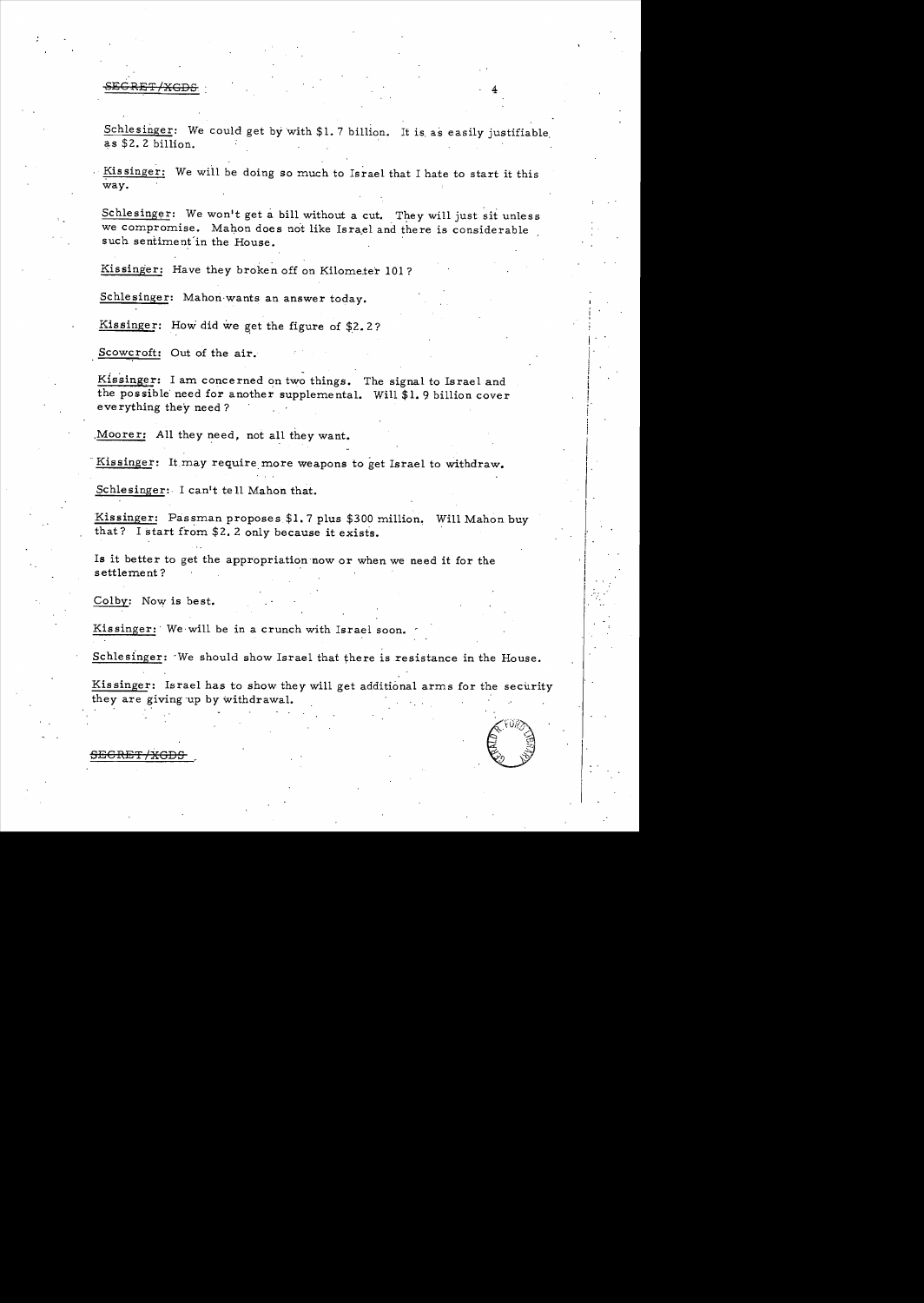#### er and the set of the set of the set of the set of the set of the set of the set of the set of the set of the set of the set of the set of the set of the set of the set of the set of the set of the set of the set of the se

. . Colby: They will need a security guarantee.

Schlesinger: If this money is appropriated now, Israel will consider it theirs and you will have no leverage.

Moorer: They will want line items.

Colby: Henry needs all the flexibility going into the negotiation, without having to worry about Congress.

Schlesinger: Israel will consider it theirs and Congress will raise hell if it isn't spent. We won't be able not to spend it.

How about this: They give us \$1.7 now and \$2.2 on a contingency basis dependent on a Presidential determination?

Kissinger: Okay. \$1.7 billion plus \$300 in supporting assistance.

Schlesinger: That will put pressure on the President.

Kissinger: The Israelis will try to split the President off from me anyway.

Schlesinger: Mahon wants to use your letter.

Kissinger: I would rather not. I am going to the Middle East. It is the same as before, plus Damascus and Beirut.

Schlesinger: The Syrians are nuts. They are crazy enough to embarrass you.  $\mathsf{you}$ . In the contract of  $\mathsf{I}$  is the contract of  $\mathsf{I}$  in the contract of  $\mathsf{I}$ 

Kissinger: The Saudis want me to go there?

Colby: Can you take a Saudi with you?

Kissinger: Yes. I am going to Riyadh first.

What makes a Syrian a Syrian?

Schlesinger: [Mandates]

Kissinger: [How Egypt got the Sinai]



! i

**-t** 

 $\mathbf{f}$  . ~ . . I .'

!<br>!

*i* 

 $\vert$  .

!

**International Contract Contract Contract** 

SECRET/XGDS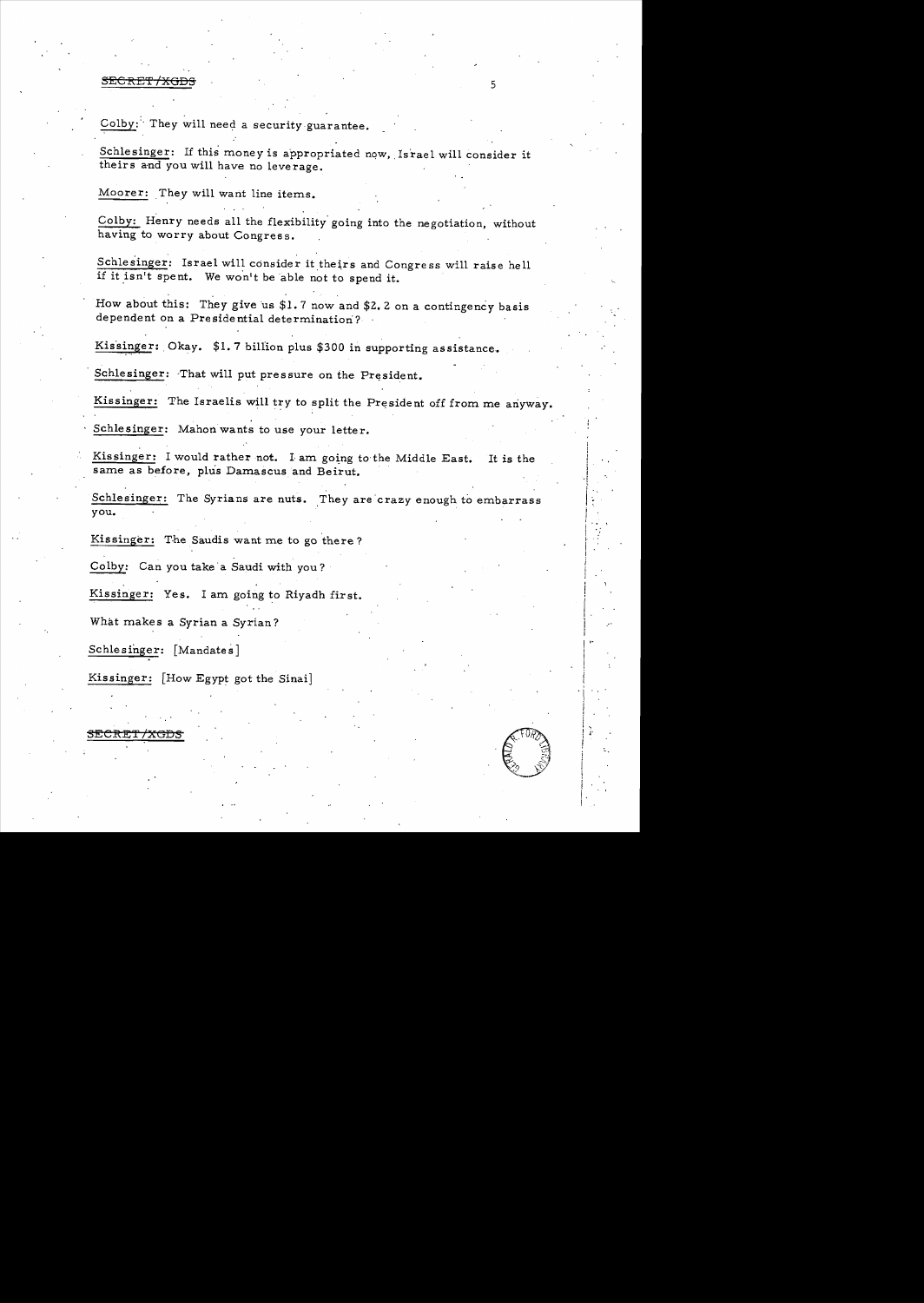## SECRET/XGDS 6

Colby: How about overflights?

Kissinger: Okay on the Middle East.

Colby: Would you like a meeting with the Nine?

Kissinger: If they request **it.** 

Colby: They would respond to the suggestion.

Kissinger: What do we get by building up the Nine? They have a good game. They get what they want in consultations in NATO, then the more sensitive issues they put into the EC and lock us out.

Schlesinger: I had  $K$ eat $(?)$  of CDU in this morning.

UK nuclear cooperation: I suggest we hold up until after the NAC meetings.

Kissinger: I agree. Then we will discuss **it.** If we need to talk in Brussels, you could stay over until Sunday.

Colby: I am getting our intelligence package ready.

Kissinger: It should be based on reciprocity.

Colby: I plan to put them on the same basis as everyone else. But raise the level of material to NATO.

Kissinger: These are separate issues.

Colby: It would solve some of your intelligence problems in NATO.

Kissinger: But don't raise the NATO level so you don't have to cut the British.

Colby: No.

Kissinger: Look at Shultz: He goes over there and babbles his heart out and the Europeans think they can kick us around and we will still be buddies.

I will be tough, speak near the end and talk reciprocity.



SECRET/XGDS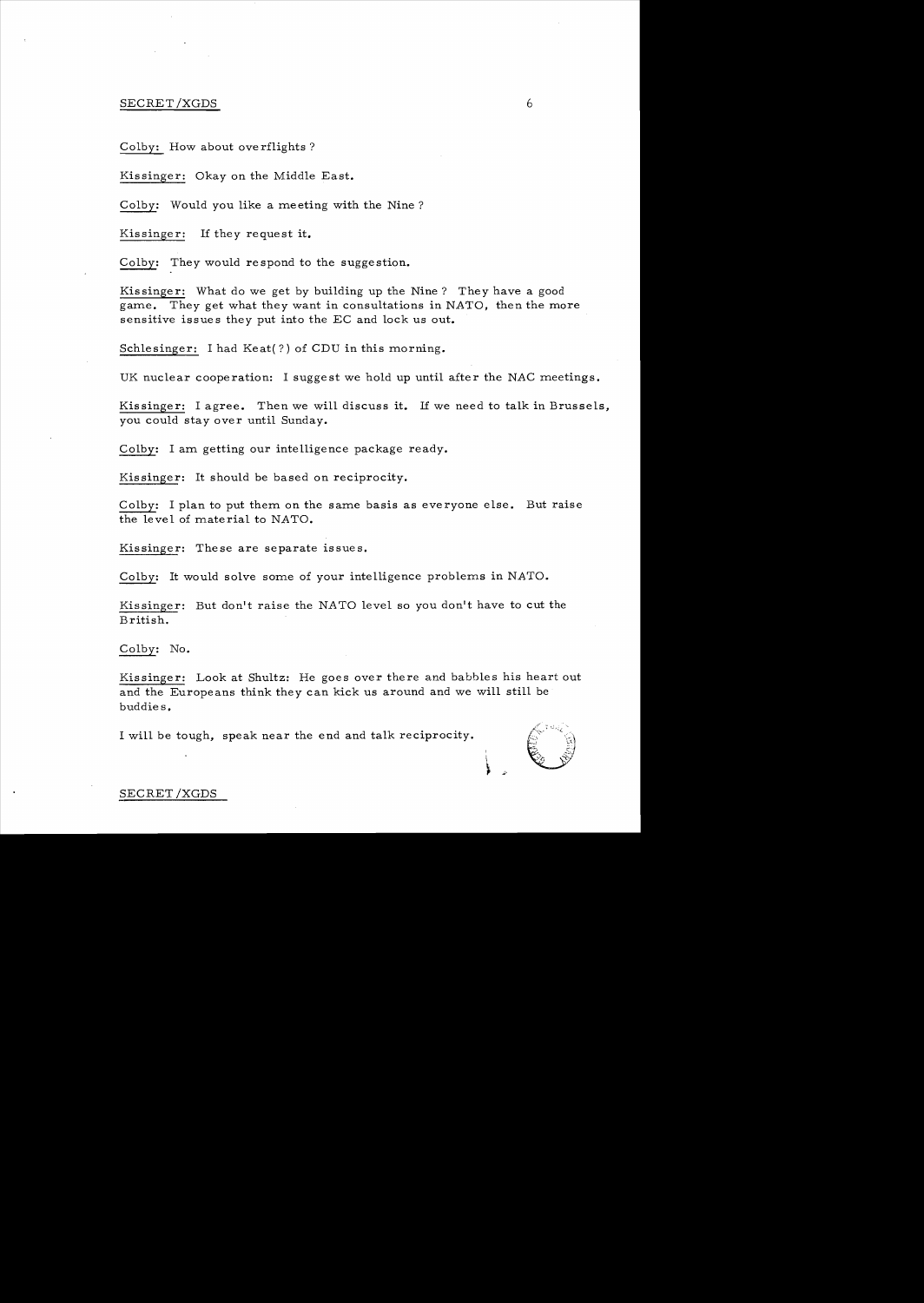#### SECRET/XGD

Moorer: Qne point. There is more security with the British than with the rest of NATO.

Schlesinger: The French nuclear cooperation -- NSSM 103 -- comes up in two months.

Kissinger: Hold it until after the NAC.

Colby: The withdrawal of their battalions.

Schlesinger: On Cambodia. We can give them more but we have to do it now.

Kissinger: Why not do it?

Schlesinger: Some of the deals are not what was contemplated under the Foreign Assistance Act.

Kissinger: I may meet Ducky on the way back from Paris.

Colby: Scare him:

Kissinger: Is there any damage from meeting him? I'll do it, one, for domestic politics and two, to warn him.

I .1

I I I

I , I